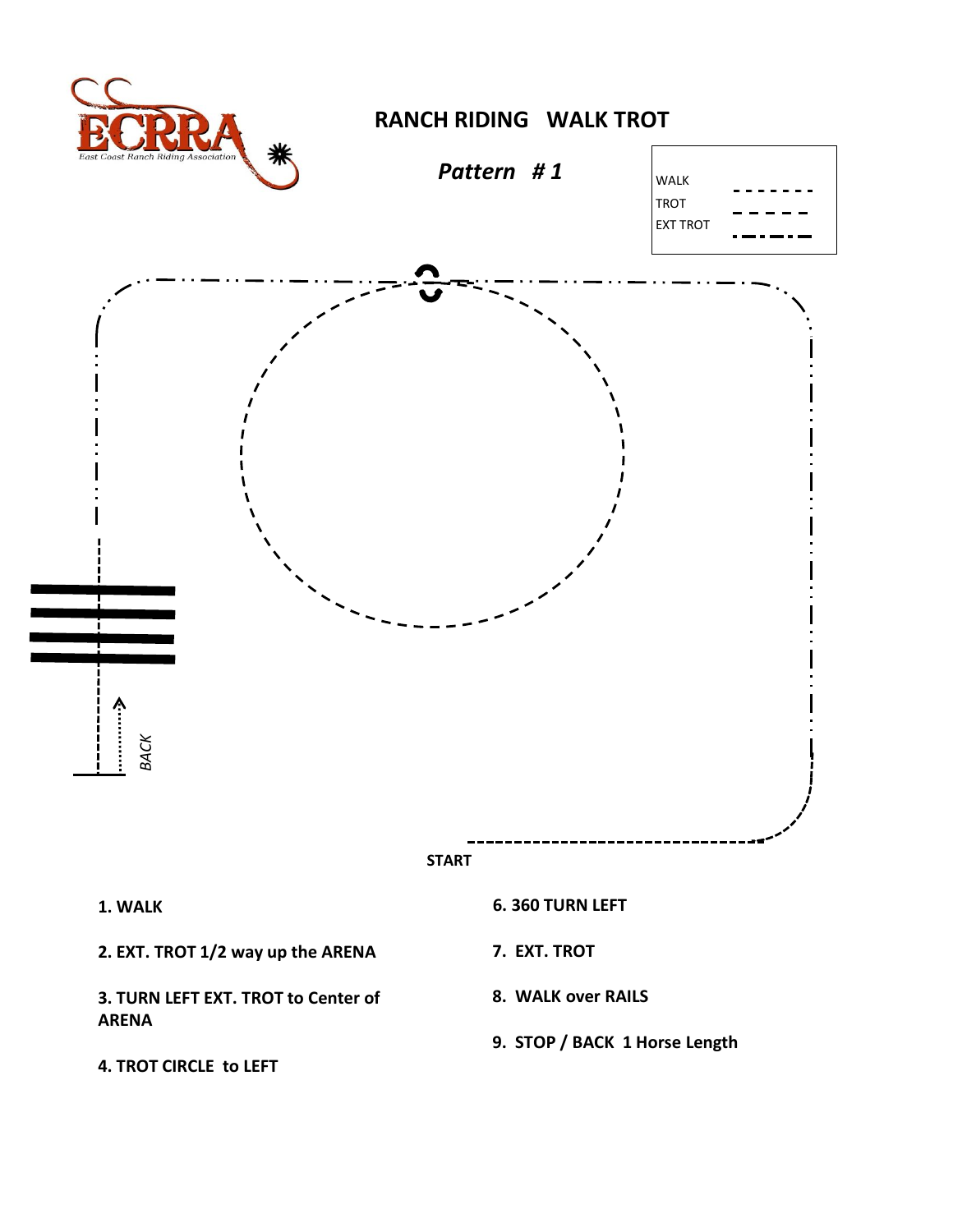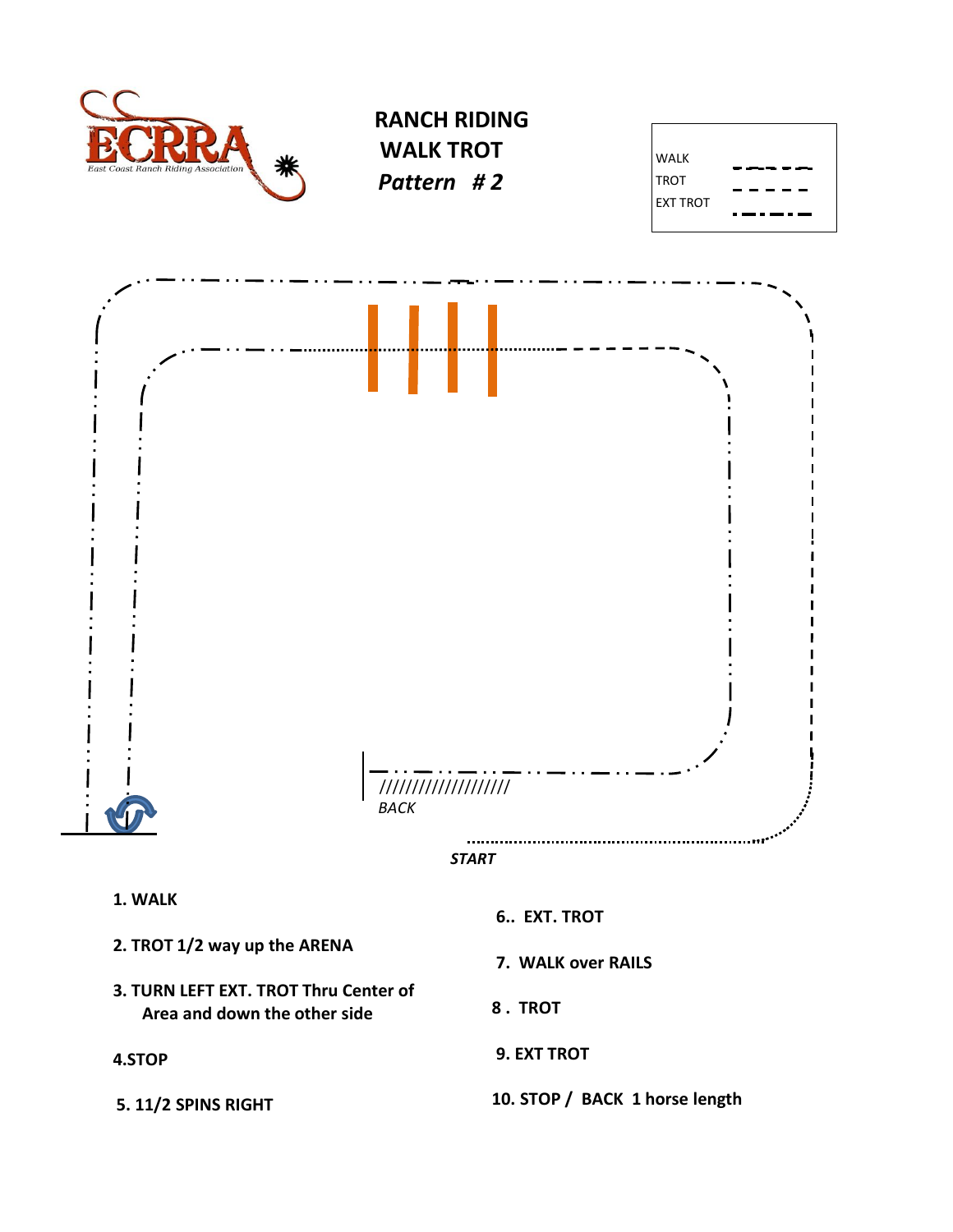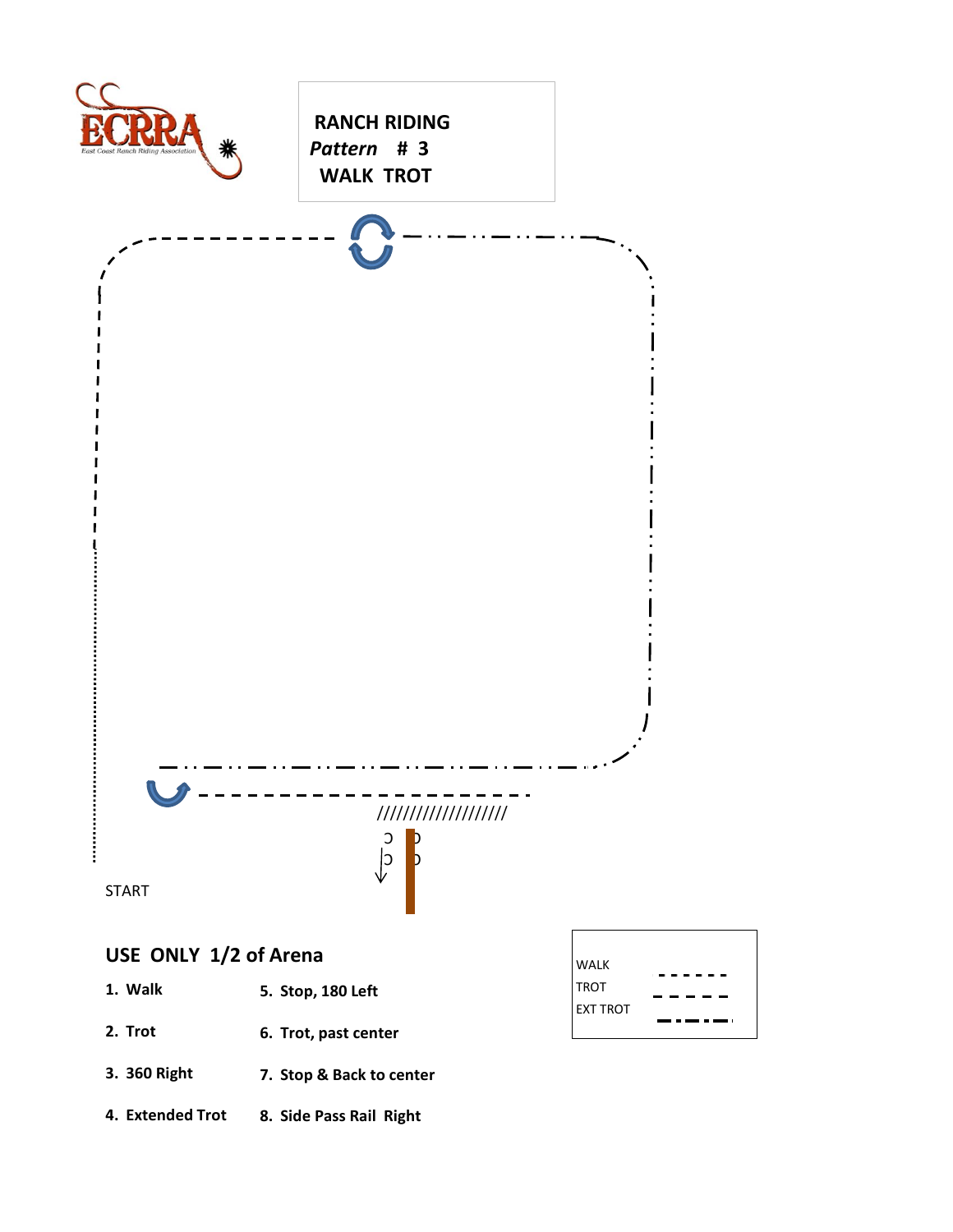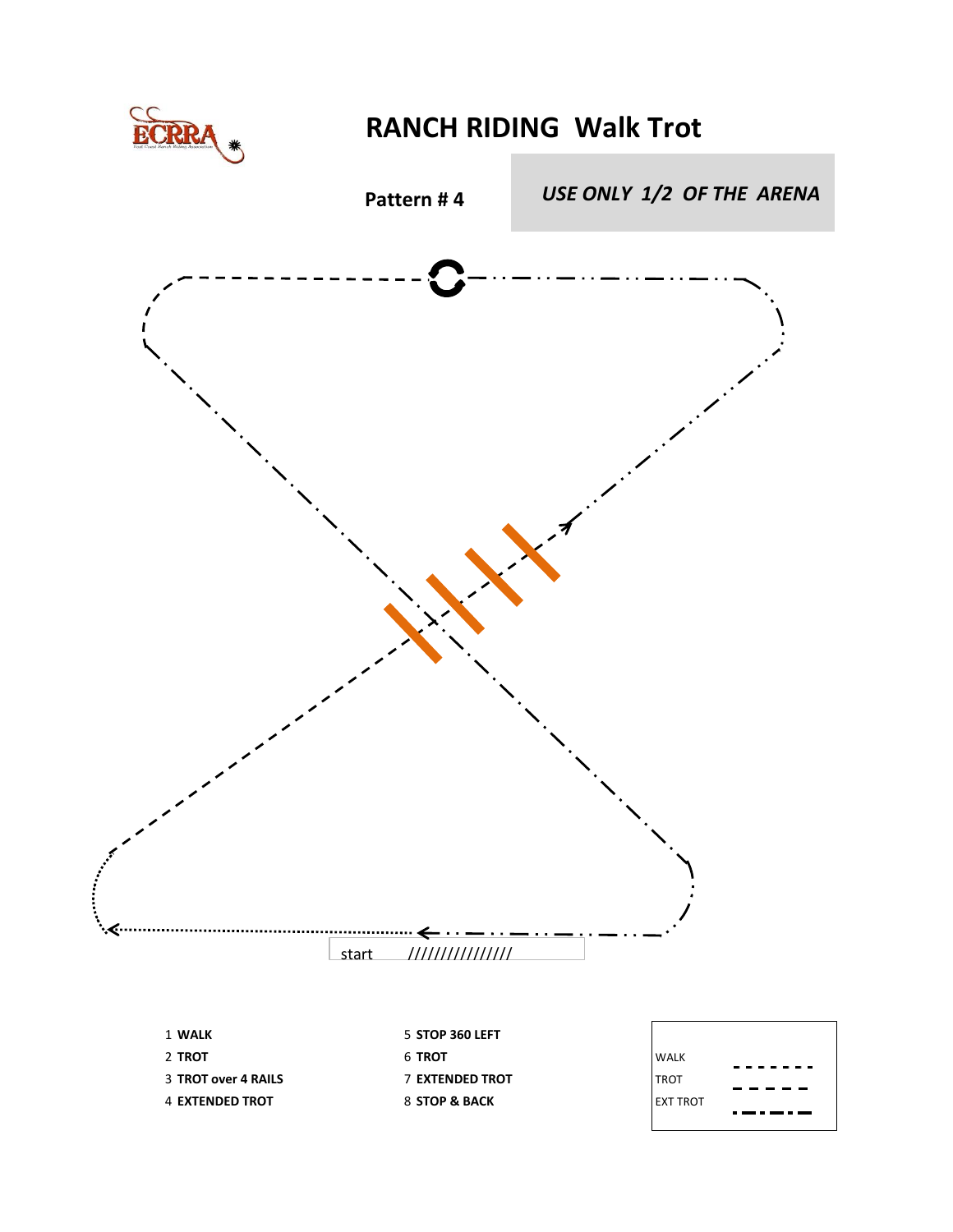

## **Ranch Riding WALK TROT**

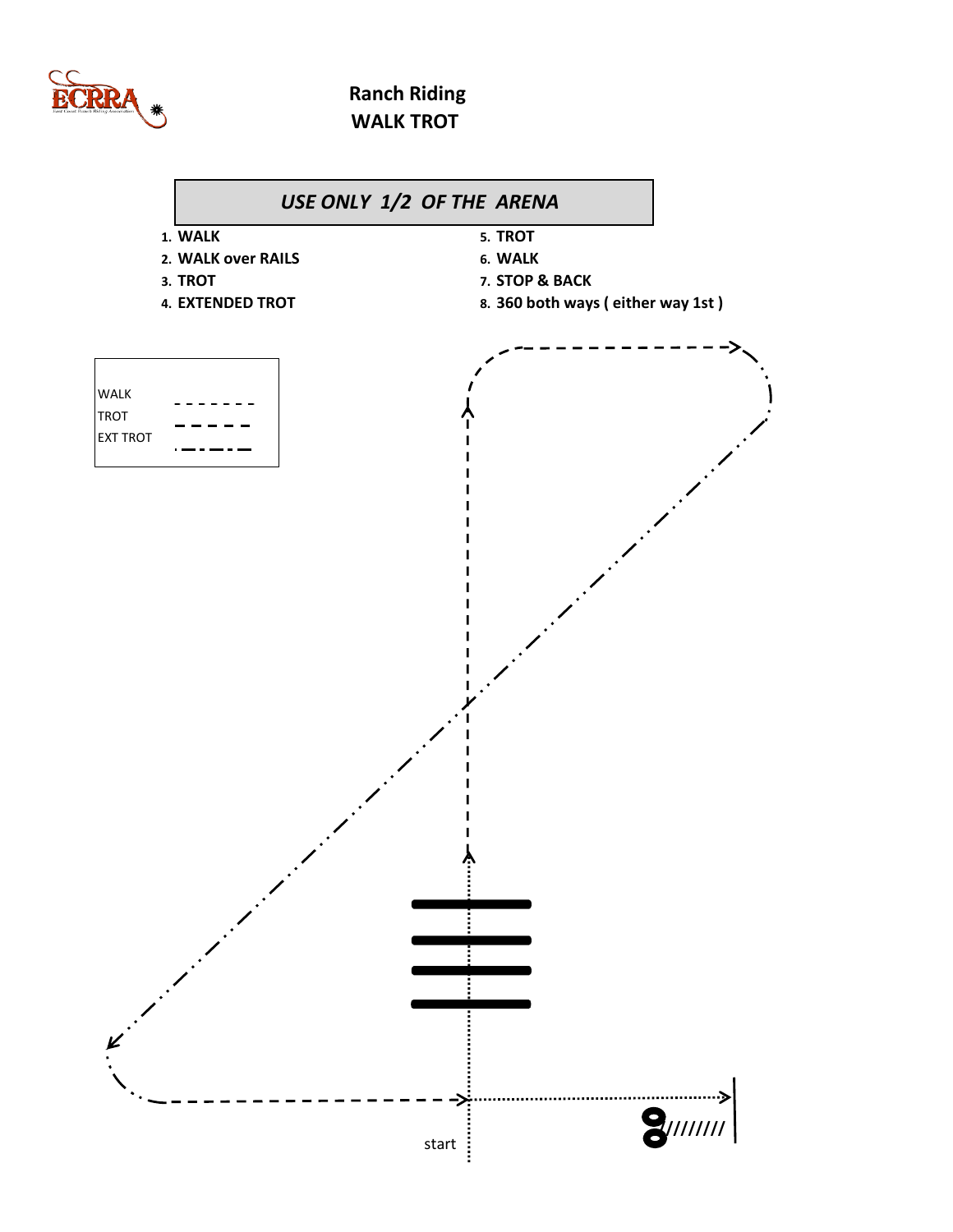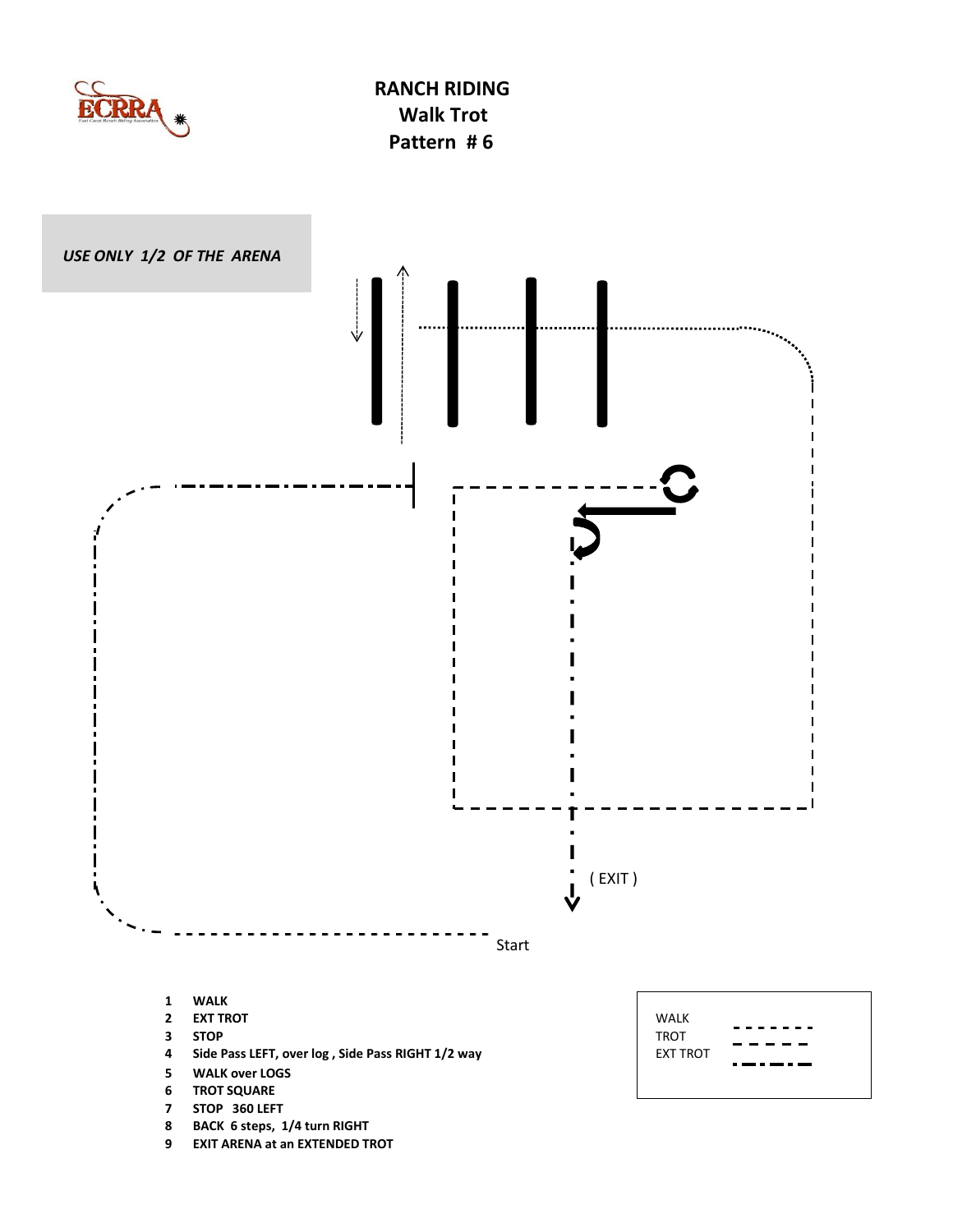

## **RANCH RIDING Walk Trot**



| <b>1 WALK</b>              | 5 EXTENDED TROT          |                 |
|----------------------------|--------------------------|-----------------|
| 2 TROT                     | 6 WALK                   | WALK            |
| <b>3 TROT over 4 RAILS</b> | <b>7 STOP &amp; BACK</b> | <b>TROT</b>     |
| 4 SIDEPASS RIGHT           | 8 360 each way           | <b>EXT TROT</b> |